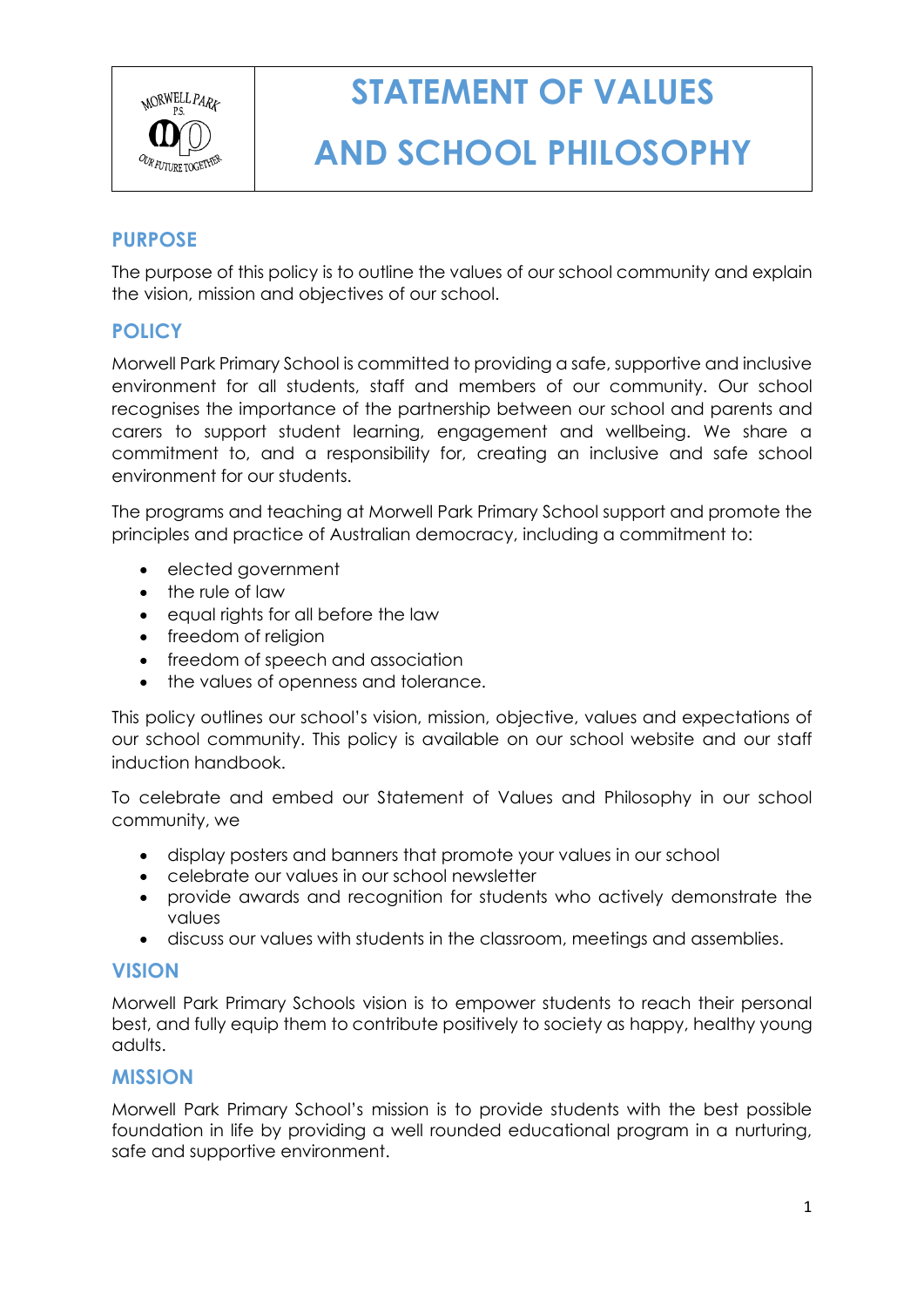# **OBJECTIVE**

Our school's objectives are considered as part of the 4 yearly strategic planning process and reflected in the goals listed in our current School Strategic Plan (SSP). We also develop an Annual Implementation Plan to operationalise the goals and key improvement strategies contained in our SSP.

#### **VALUES**

Morwell Park Primary Schools values are kind, gritty and focused.

- We are kind at our school by being safe, a team player, respectful to others and empathetic to our peers.
- We are gritty at our school by being brave, resilient, passionate and determined.

We are focused at our school by being creative, collaborating with others, being motivated to learn and inquisitive about the world around us.

# **BEHAVIOURAL EXPECTATIONS**

Morwell Park Primary School acknowledges that the behaviour of staff, parents, carers and students has an impact on our school community and culture.

Staff have a range of expectations around behaviour and must follow our school and Department policies and the Victorian Public Service Code of Conduct and Values. Teaching staff also adhere to the [Victorian Teaching Profession Code](https://aus01.safelinks.protection.outlook.com/?url=https%3A%2F%2Fwww.vit.vic.edu.au%2F__data%2Fassets%2Fpdf_file%2F0018%2F35604%2FCode-of-Conduct-2016.pdf&data=04%7C01%7CDanica.Murfett%40education.vic.gov.au%7Cb43d1afd7ebb473c81e508d981873340%7Cd96cb3371a8744cfb69b3cec334a4c1f%7C0%7C0%7C637683239979128787%7CUnknown%7CTWFpbGZsb3d8eyJWIjoiMC4wLjAwMDAiLCJQIjoiV2luMzIiLCJBTiI6Ik1haWwiLCJXVCI6Mn0%3D%7C1000&sdata=heJJ%2BZ8GEARC17dMHn1KSHr7h71dVWpSqPJTehqiq0c%3D&reserved=0)  of [Conduct.](https://aus01.safelinks.protection.outlook.com/?url=https%3A%2F%2Fwww.vit.vic.edu.au%2F__data%2Fassets%2Fpdf_file%2F0018%2F35604%2FCode-of-Conduct-2016.pdf&data=04%7C01%7CDanica.Murfett%40education.vic.gov.au%7Cb43d1afd7ebb473c81e508d981873340%7Cd96cb3371a8744cfb69b3cec334a4c1f%7C0%7C0%7C637683239979128787%7CUnknown%7CTWFpbGZsb3d8eyJWIjoiMC4wLjAwMDAiLCJQIjoiV2luMzIiLCJBTiI6Ik1haWwiLCJXVCI6Mn0%3D%7C1000&sdata=heJJ%2BZ8GEARC17dMHn1KSHr7h71dVWpSqPJTehqiq0c%3D&reserved=0)

Students are supported by school staff to meet expected standards of behaviour as outlined in our Student Wellbeing and Engagement Policy, Inclusion and Diversity Policy, Bullying Prevention Policy.

Information about the expectations on parents and carers to ensure schools remain respectful and inclusive places is outlined in the Department's [Respectful Behaviours](https://www.education.vic.gov.au/Pages/Respectful-Behaviours-within-the-School-Community-Policy.aspx)  [within the School Community Policy](https://www.education.vic.gov.au/Pages/Respectful-Behaviours-within-the-School-Community-Policy.aspx)

#### **UNREASONABLE BEHAVIOURS**

Schools are not public places, and the Principal has the right to permit or deny entry to school grounds (for more information, see our *Visitors Policy*).

Unreasonable behaviour that is demonstrated by school staff, parents, carers, students or members of our school community will not be tolerated at school, or during school activities.

Unreasonable behaviour includes:

- being violent or threatening violence of any kind, including physically intimidating behaviour such as aggressive hand gestures or invading another person's personal space
- speaking or behaving in a rude, aggressive or threatening way, either in person, via email, social media, or over the telephone
- sending demanding, rude, confronting or threatening letters, emails or text messages
- discriminatory or derogatory comments
- the use of social media or public forums to make inappropriate or threatening remarks about the school, staff or students.